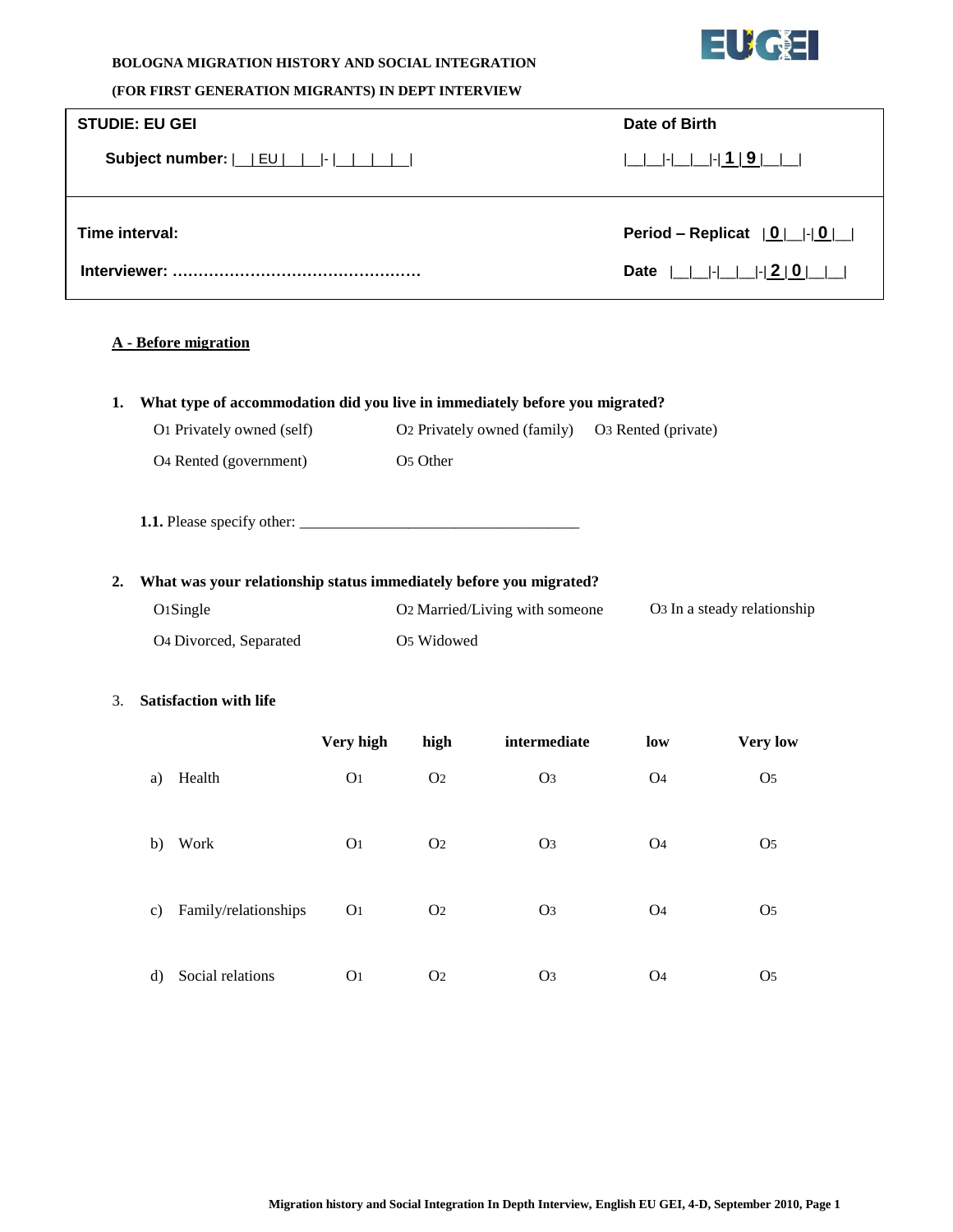| 4. | Preparation for migration (adapted from Ryan et al., 2006)                    |                   |                            |                           |                      |
|----|-------------------------------------------------------------------------------|-------------------|----------------------------|---------------------------|----------------------|
|    | 4.1 For how long did you prepare your migration?                              | O1 Some days      |                            | O <sub>2</sub> Some weeks |                      |
|    |                                                                               |                   | O <sub>3</sub> Some months | O <sub>4</sub> Some years |                      |
|    |                                                                               |                   |                            |                           |                      |
|    | 4.2 Did you discuss your migration with family members?                       |                   | Oo No                      | O1 Yes                    |                      |
|    | 4.3 Did you obtain family agreement with your decision?                       |                   | Oo No                      | O1 Yes                    |                      |
|    | 4.4 Did you pre-arrange employment?                                           |                   | Oo No                      | O1 Yes                    |                      |
|    | 4.5 Did you considered your length of stay?                                   |                   | Oo No                      | O1 Yes                    |                      |
|    | 4.6 Did you have a network of friends or family available upon arrival?       |                   | Oo No                      | O1 Yes                    |                      |
|    | 4.7 Did you pre-arrange accommodation?                                        |                   | Oo No                      | O1 Yes                    |                      |
|    | 4.8 Did you make plans for a longer stay?                                     |                   | Oo No                      | O1 Yes                    |                      |
|    | <b>B-</b> Migration Process                                                   |                   |                            |                           |                      |
|    | 1. Did you/your parents get into any debt to pay for migrating?               |                   | $O0$ No                    | O <sub>1</sub> Yes        |                      |
|    | 2. If yes, who provided you/your parents with the money to migrate?           | O1 Family members |                            | O <sub>2</sub> Friends    | O <sub>3</sub> Other |
|    | 2.1. Please specify other:                                                    |                   |                            |                           |                      |
|    | 3. Have you/your parents now paid this debt?                                  |                   | $O0$ No                    | O <sub>1</sub> Yes        |                      |
|    | 4. Do you/your parents have any problems related to the payment of this debt? |                   | $O0$ No                    | O <sub>1</sub> Yes        |                      |
|    | 4.1 If yes, please specify:                                                   | O1 Economic       |                            | O2 Religious/Spiritual    | O <sub>3</sub> Other |
|    | 4.2 Please specify other:                                                     |                   |                            |                           |                      |